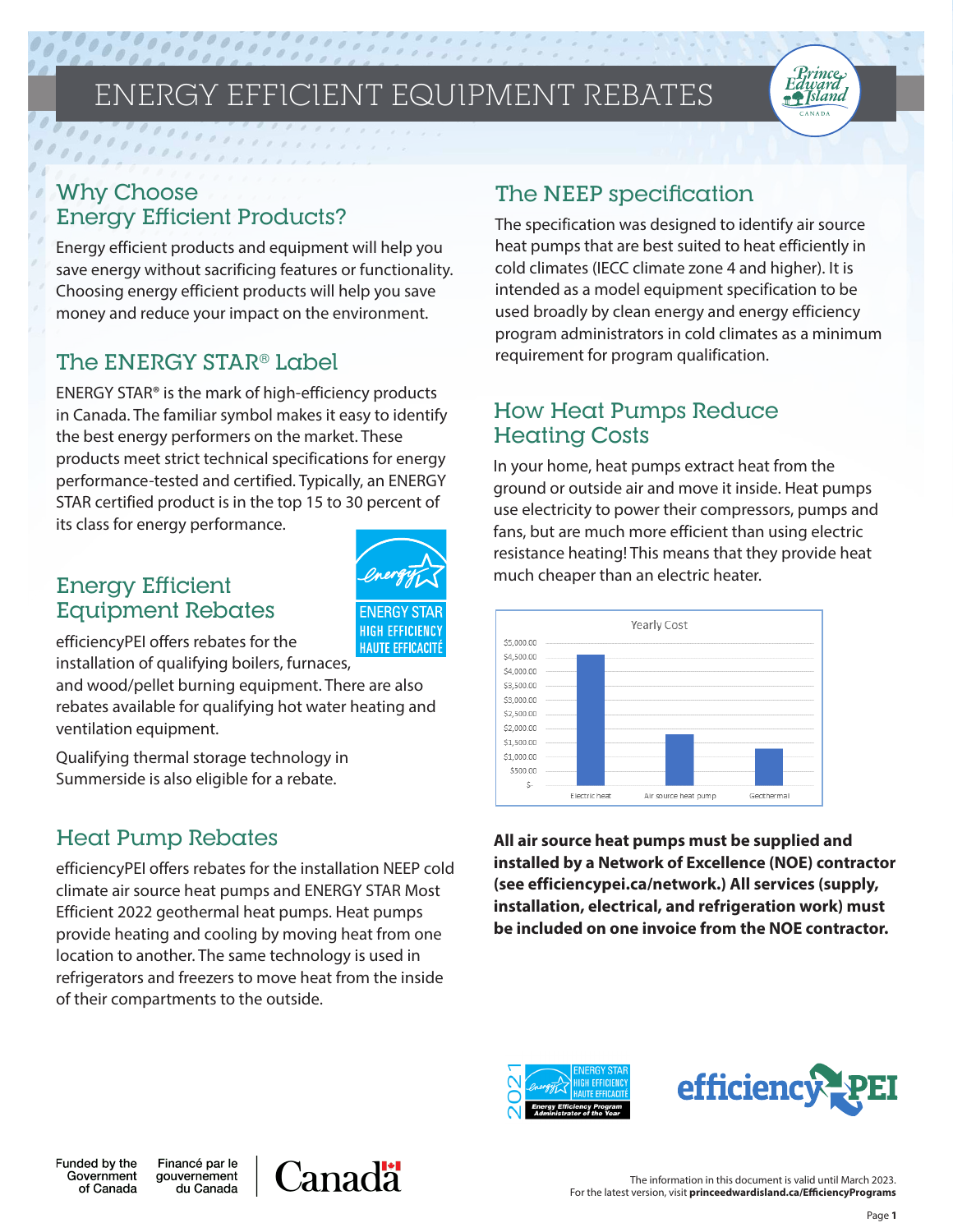## ENERGY EFFICIENT EQUIPMENT REBATES



- 1. Fill out the Energy Efficient Equipment Rebates application form.
- 2. Collect dated sales receipt showing where unit was purchased including make and model numbers of unit installed and all installation receipts.
- 3. Mail/drop off registration form with dated receipt(s), proof of income\* (if required), and electrical Certificate of Compliance (for any upgrades including an electrical connection) to:

### efficiencyPEI

69 Belvedere Avenue, Suite 1-B01 PO Box 2000, Charlottetown Prince Edward Island C1A 7N8 Toll free: 1-877-734-6336 or drop off any Access PEI location.

\*Proof of income must be your July GST Credit showing your net family income, marital status and province of residence.

### Heat pumps:

The Energy Efficient Equipment Rebates application may be used to apply for an income qualified mini-split Air Source Heat Pump rebate of \$2400 if you have an annual household income of of \$35,000.00 or less.

You can also use this application to apply for a rebate on central, geothermal or ground source heat pump rebate.

For a \$1200 regular income mini-split air source heat pump rebate, please contact your Network of Excellence contractor for assistance.

Find a list of eligible contractors at **PrinceEdwardIsland.ca/Network**

## Steps To Apply for a loan from Finance PEI:

- 1. Get quotes on your planned install from your contractor.
- 2. Fill out the Energy Efficiency Equipment Rebates application form and return the form and quotes to efficiencyPEI.

Prince Edward **Refsland** 

3. If your planned install is eligible for a rebate, efficiencyPEI will provide you with a rebate pre-approval letter and instructions on next steps to apply for your loan.

## Canada Greener Homes Grant

The Canada Greener Homes Grant is an initiative of the federal government that provides eligible homeowners with grants of up to \$5,000 for upgrades to improve the energy efficiency of their homes and up to \$600 for home energy evaluations to help them plan their retrofits.

Homeowners can take advantage of both the Greener Homes Grant and programs offered by efficiencyPEI, as long as the total funding received does not exceed the cost of their install/equipment.

To participate in the Canada Greener Homes Grant, you must register with the federal government before you buy your equipment. Register at **greenerhomesmaisonecologiques.nrcan-rncan.gc.ca/**

Funded by the Government of Canada

Financé par le gouvernement du Canada

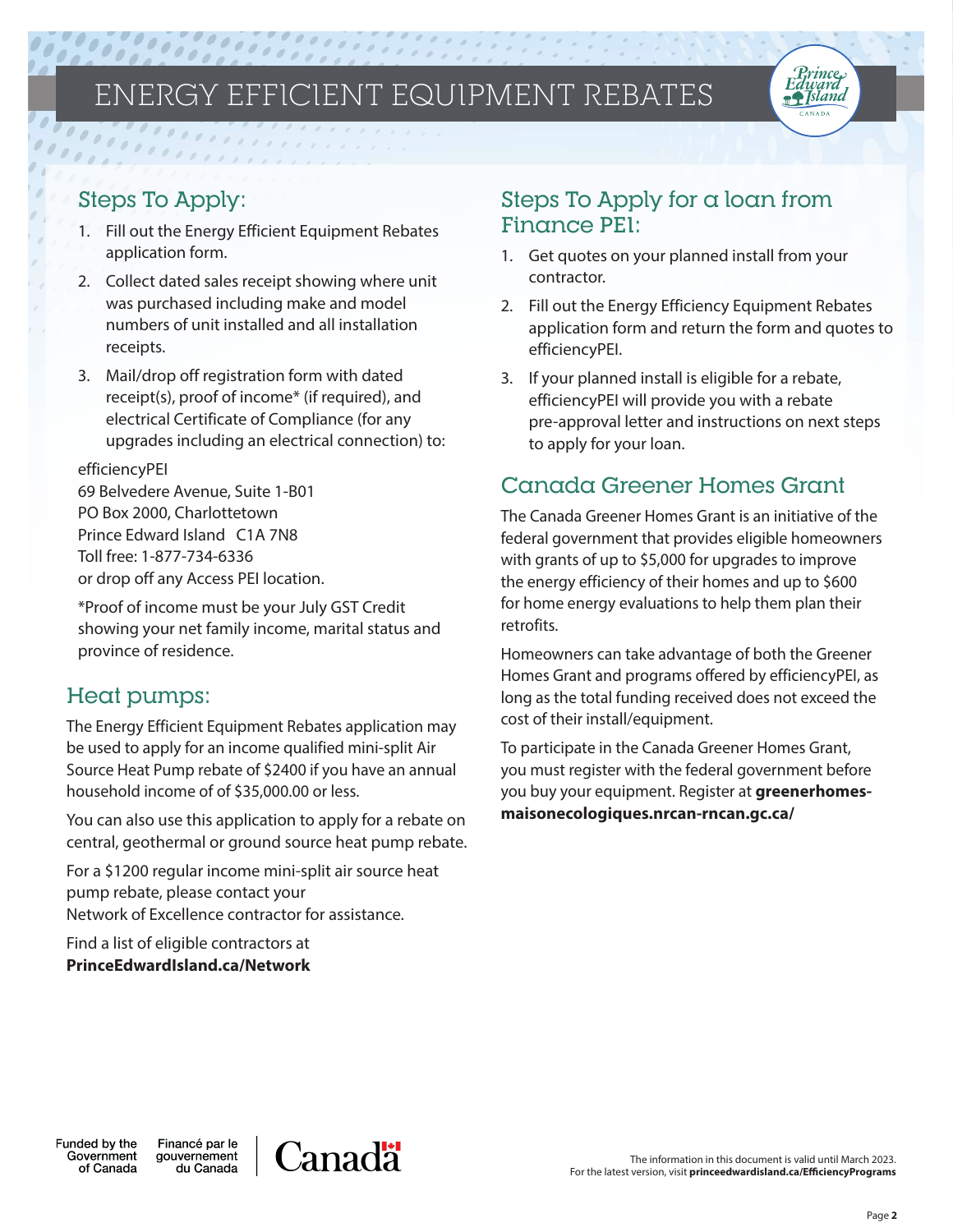# **Energy Efficient Equipment Rebates**

**efficiencyPEI** offers incentives for equipment for existing homes under the Energy Efficiency Rebates Program.

| <b>OFFICE USE ONLY</b>   |                       |  |  |  |  |
|--------------------------|-----------------------|--|--|--|--|
| EnerGuide D-File number: | efficiencyPEI number: |  |  |  |  |
| <b>Enrollment date:</b>  |                       |  |  |  |  |

### Applicant Information

| First Name:                                                                                                                                                                                                                                                                                                                           | Middle Name (mandatory): |  | Last Name: |  |  |
|---------------------------------------------------------------------------------------------------------------------------------------------------------------------------------------------------------------------------------------------------------------------------------------------------------------------------------------|--------------------------|--|------------|--|--|
| Phone:                                                                                                                                                                                                                                                                                                                                |                          |  |            |  |  |
| I would like to receive email communications (tips, promotions, etc.) from efficiencyPEI. (You may withdraw your consent at any time.)<br>I/we have an annual household income of \$35,000.00 or less. (attach most recent GST notification)<br>$\Box$ I am applying for a loan from Finance PEI to cover the cost of this equipment. |                          |  |            |  |  |

### Location of Installation

| Civic address:                                                                                                                           | Postal code:                                                |  |  |  |  |
|------------------------------------------------------------------------------------------------------------------------------------------|-------------------------------------------------------------|--|--|--|--|
| City/town:                                                                                                                               | Is this a rental property: $\Box Y \Box N$                  |  |  |  |  |
| $\Box$ single family dwelling $\Box$ duplex $\Box$ row housing<br>multi-unit residential building (apartment building)<br>Property type: |                                                             |  |  |  |  |
| <b>Property Tax Number:</b>                                                                                                              |                                                             |  |  |  |  |
| Home Heating Fuel (check all that apply) $\Box$ Oil                                                                                      | $\Box$ Propane $\Box$ Electric $\Box$ Biomass (wood/pellet) |  |  |  |  |

### Applicant Contact Information: *(if different from installation address, the mailing address must match address on payee registration form)*

### $\square$  same as location of installation

| Mailing address: | Postal code: |
|------------------|--------------|
| City/town:       | Province:    |

The dwelling owner has the right to **allow or deny** a particular individual or contractor access to their residence for the purpose of performing these upgrades. Neither **efficiencyPEI** nor the Government of PEI is responsible for the actions or work of this or any contractor.

### *Freedom of Information and Protection of Privacy*

The Freedom of Information and Protection of Privacy Act, section 31(c), authorizes the collection of your personal information for the purpose of considering your efficiencyPEI application. Information may be shared with other public bodies when necessary for the delivery of integrated services. If you have questions about this collection, contact Environment, Energy and Climate Action at efficiencyPEI@gov.pe.ca or (902) 620-3690.



Funded by the Government of Canada







The information in this document is valid until March 2023. For the latest version, visit **princeedwardisland.ca/EfficiencyPrograms**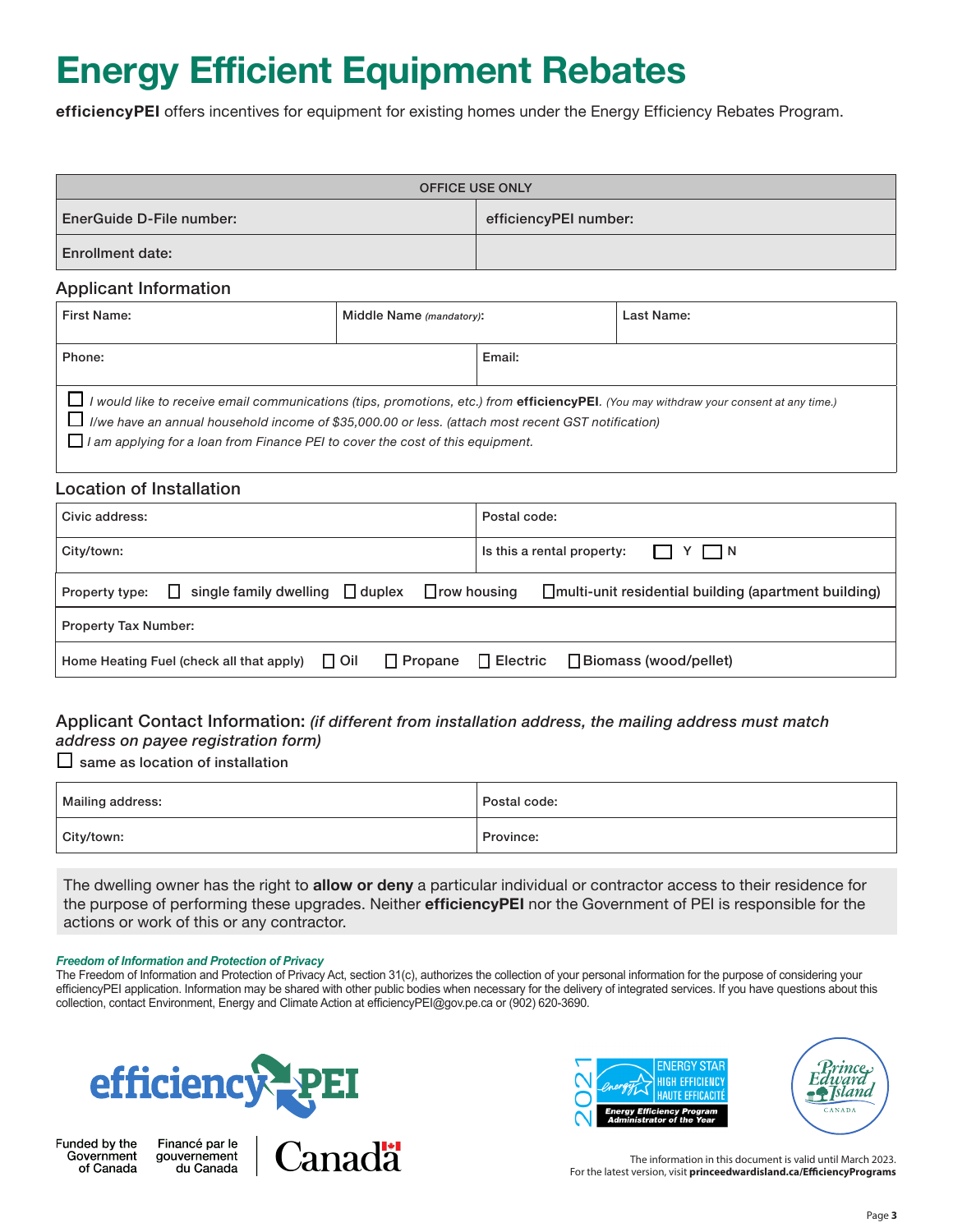### Energy Efficient Equipment Rebate Amounts: Resterior finished with  $\mathbf{F}$

| <b>Energy Efficient Equipment Rebates</b>                                   | <b>Rebate</b><br>(regular) | <b>Rebate</b><br>(low-income) | <b>Minimum Requirements</b>                                                                     |  |
|-----------------------------------------------------------------------------|----------------------------|-------------------------------|-------------------------------------------------------------------------------------------------|--|
| Mini-split (ductless) Air Source Heat Pump                                  | *See note below            | \$2400                        | NEEP ccASHP certified<br>Must be supplied and installed by Network of Excellence contractor.    |  |
| Heat Pump: Central air-to-air or air-to-water split system                  | \$2,500.00                 | \$4,500.00                    | NEEP ccASHP certified<br>Must be supplied and installed by Network of Excellence contractor.    |  |
| Heat Pump: Ground Source/Geothermal                                         | \$4,000.00                 | \$7,500.00                    | ENERGY STAR <sup>®</sup> Most Efficient 2022                                                    |  |
| Oil Boiler                                                                  | \$500.00                   | \$900.00                      | ENERGY STAR w/AFUE of 87.0% or higher                                                           |  |
| Oil Furnace                                                                 | \$500.00                   | \$900.00                      | ENERGY STAR w/AFUE of 94.0% or higher                                                           |  |
| Propane Boiler                                                              | \$500.00                   | \$900.00                      | ENERGY STAR Most Efficient 2022 w/AFUE of 95.0% or higher                                       |  |
| Propane Furnace                                                             | \$500.00                   | \$900.00                      | ENERGY STAR Most Efficient 2022 w/AFUE of 97.0% or higher                                       |  |
| Summerside Electric Thermal Storage Furnace                                 | \$1,500.00                 | \$2,750.00                    | Must be through City of Summerside Electric Utility "Heat for Less Now!" Program                |  |
| Summerside Electric Thermal Storage Heater                                  | \$750.00                   | \$1,400.00                    | Must be through City of Summerside Electric Utility "Heat for Less Now!" Program                |  |
| Summerside Electric Thermal Storage Hot Water Heater                        | \$500.00                   | \$900.00                      | Must be through City of Summerside Electric Utility "Heat for Less Now!" Program                |  |
| Solar Thermal Hot Water Heater                                              | \$1,500.00                 | \$2,750.00                    | ENERGY STAR or CAN/CSA F379 or CSA Class 2831-06, 2831-07, 2831-30, 2831-37 or Class 8854       |  |
| <b>Tankless Propane Hot Water Heater</b>                                    | \$500.00                   | \$900.00                      | ENERGY STAR w/Energy Factor of 0.90 or higher                                                   |  |
| Air Source Heat Pump (Hybrid) Hot Water Heater                              | \$1,000.00                 | \$1,800.00                    | ENERGY STAR w/Energy Factor of 2.0 or higher ( $\leq$ 55 gal.), or 2.2 or higher ( $>$ 55 gal.) |  |
| <b>Indirect Hot Water Heater</b>                                            | \$500.00                   | \$900.00                      |                                                                                                 |  |
| Heat/Energy Recovery Ventilator                                             | \$500.00                   | \$900                         | <b>ENERGY STAR</b>                                                                              |  |
| <b>Boimass Stove</b>                                                        | \$1,000.00                 | \$1,800.00                    | EPA Approved or CSA-B415.1-10                                                                   |  |
| <b>Biomass Boiler/Furnace</b>                                               | \$2,000.00                 | \$3,500.00                    | EPA Approved or CSA-B415.1-10                                                                   |  |
| Low-income is defined as an annual household income of \$35,000.00 or less. |                            |                               |                                                                                                 |  |

For a regular income heat pump rebate, please contact your Network of Excellence contractor for assistance. The contraction of the contractor of the contractor of the contractor for assistance. **Find a list of eligible contractors at PrinceEdwardIsland.ca/Network and the contractor of the contractor of the contractors at PrinceEdwardIsland.ca/Network and the contractors at PrinceEdwardIsland.ca/Network and the co** 

### **Terms and conditions:** 2. I/We are vious of the conditions of  $\overline{P}$  and  $\overline{P}$

### *I/we acknowledge and agree that:*  $\overline{\phantom{a}}$

dwelling and the complete of the complete design of the complete of the complete design of the complete design

- 1. The property and dwelling that is the subject of this application under the **efficiencyPEI** Energy Efficient Equipment program is registered with the Taxation and Property Records Division of the PEI Department of Finance in my/our name, Froperty Records Division of the PEI Department of Finance in my/our name,
- 2. Rebates not eligible for new construction; the building in which the upgrades are being applied for in this application must have been constructed and subsequently occupied for at least 6 months prior to the upgrades commencing. 2. Rebates not eligible for new construction; the building in which the upgrades are being
- 3. I/we have not defaulted on a previous loan with the Government of PEI or a Crown Corporation.
- 4. The eligibility of specific rebates under the **efficiencyPEI** Energy Efficient Equipment Rebates program shall be determined by **efficiencyPEI**. Heating system upgrades must be installed in already heated space to be eligible for rebates.
- 5. Site assessments may be required and I/we agree to allow reasonable access to my/our dwelling during normal business hours.
- 6. If I/we are receiving any other funding for the implementation of upgrades subject to this application I/we will disclose this funding to *efficiencyPEI*. Funding received from all government sources will not exceed the total cost of upgrades.
- 7. Equipment installed more than a year ago is not eligible for a rebate. The upgrades for which I am applying for have been completed within the previous 12 months, or the equipment has not yet been installed because I am applying for a loan from Finance PEI to cover the expense of the install. inc. cquipment has not yet been instanca because **rain apprying for a four from Finance** FEI to cover the expense of the instant.
- 8. All work requiring the installation of ozone depleting substances (refrigerants) must be completed by an individual certified as a "registered handler" as specified in the Environmental Protection Act R.S.P.E.I. 1988, Cap. E-9 (Ozone Layer Protection Regulations.) Registered handler licence number must be included on receipts.
- 9. All work requiring the connection of electrical components require a "Certificate of Compliance" completed by a licensed electrician as specified in the Electrical Inspection Act R.S.P.E.I. 1988, Cap. E-3 (Canadian Electrical Code Regulations.) Certificate of Compliance must be submitted with receipts.
- 10. My current energy utility(s) is hereby authorized to release to efficiencyPEI my billing account information, including such details as the name of the account and the amount of energy consumption pertaining to the residence of the above noted homeowner.
- 11. I/We are completely responsible for the quality and adequacy of any upgrades approved for rebates or services provided, which includes the responsibility for ensuring compliance with any and all applicable regulatory requirements, including any building code, electrical code, afety code, municipal bylaw or provincial or federal regulation or statute, and in no event shall the Government of PEI be liable to anyone in whole or in part for the upgrades or any part of the upgrades, including any loss or claim by anyone that may result from the upgrades. or clann by anyone enacting result from the apgraacs.

### Certifications by Property Owner/Authorized Agent

implementation  $\tilde{I}$  is the  $\tilde{I}$  current order  $\tilde{I}$  . The second provider  $\tilde{I}$  is the second to  $\tilde{I}$ l attest that the above information is correct and that I understand the eligibility criteria for incentives in the Energy Efficient<br>F Equipment Rebates program, including minimum energy efficiency requirements.

Signature: \_\_\_\_\_\_\_\_\_\_\_\_\_\_\_\_\_\_\_\_\_\_\_\_\_\_\_\_\_\_\_\_\_\_\_\_\_\_\_\_\_\_\_\_\_\_\_\_\_\_\_\_\_\_\_\_\_\_\_\_\_\_\_ \_\_\_\_\_\_\_\_/\_\_\_\_\_\_\_\_/\_\_\_\_\_\_\_\_ DD MM YYYY